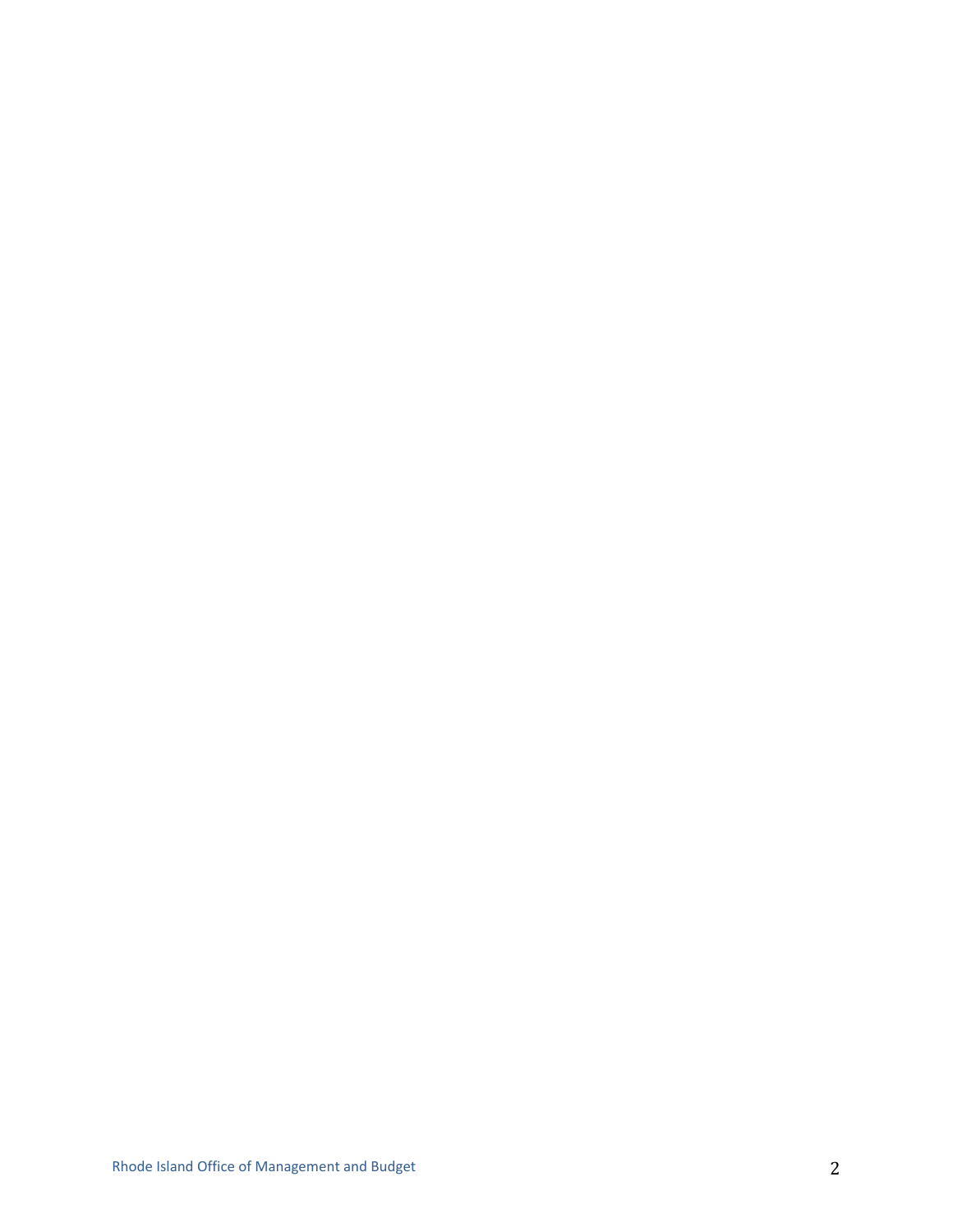# **TRANSFERRING RHODE ISLAND'S PUBLIC TELECOMMUNICATIONS AUTHORITY TO PRIVATE SUPPORT**

Report to the House and Senate Finance Committees

## **TABLE OF CONTENTS**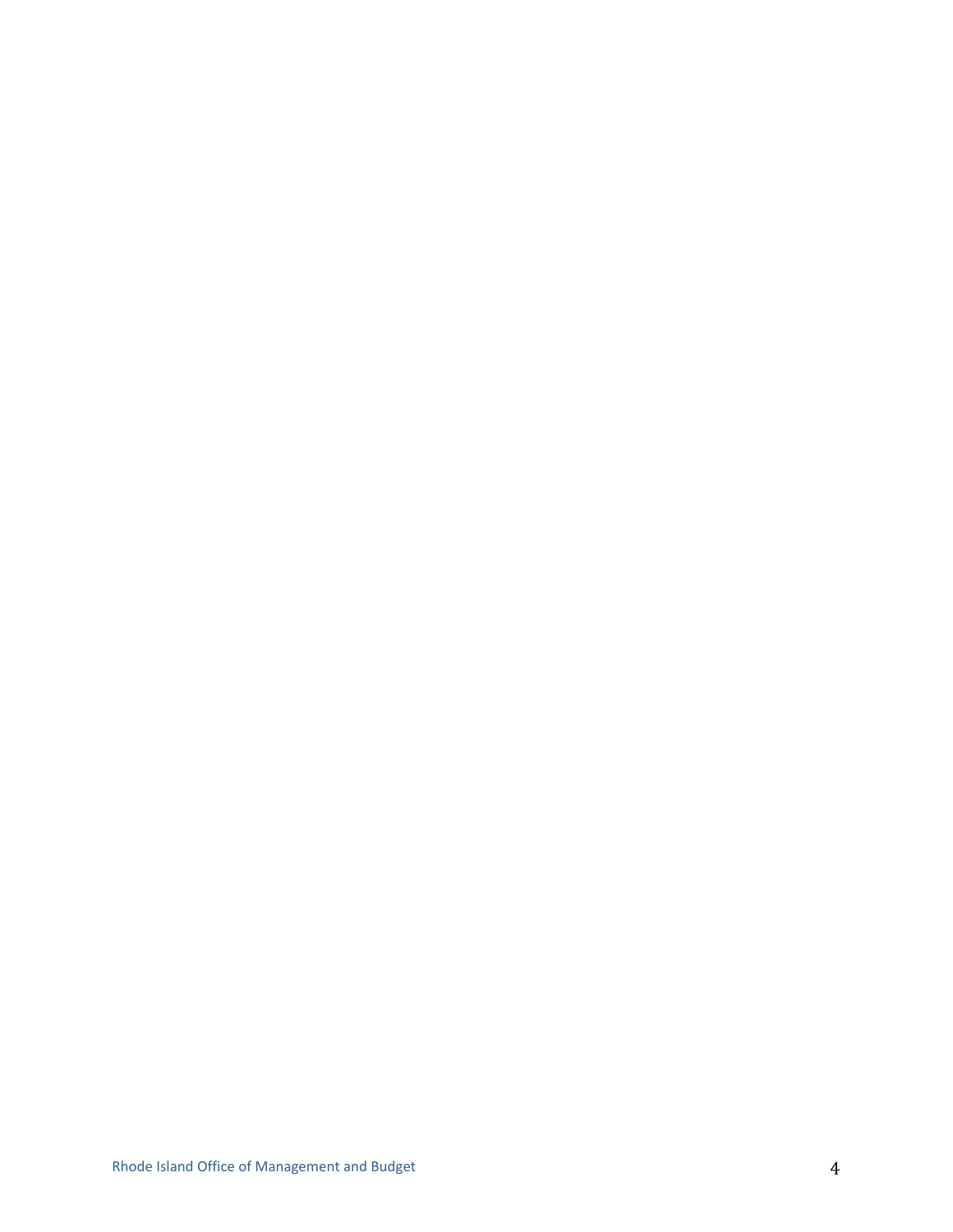#### **OVERVIEW**

Governor Chafee's FY 2013 recommended budget proposed to end state general revenue support for the Rhode Island Public Telecommunications Authority ("the Authority") as of January 1, 2013. The budget did not propose to terminate the Authority itself, but rather would have expected the Authority or the Rhode Island PBS Foundation to obtain other non-general revenue resources through grants, donations, fundraising and other avenues to continue to support the operation of WSBE‐TV (Channel 36).

As a result of this proposal, questions arose with regards to the feasibility of the Authority/Foundation raising sufficient funds in the near term to continue the operation of the station. In addition, the status of the state employees working for the Authority, if it were no longer funded as a state agency, was brought into question.

After further consideration, Governor Chafee requested an amendment to his FY 2013 Budget to provide funding for the full fiscal year, thus allowing more time for the Authority to transition from state support. The original intent to end state general revenue support for the Authority did not change, but rather the implementation date was delayed to July 1, 2013. As part of the FY 2013 Enacted Budget, the Authority received an appropriation of \$799,077, slightly less than the FY 2012 final appropriation of \$928,421.

In addition, the General Assembly included language in Article 4 of the FY 2013 Appropriations Act (H‐7323 Sub A, as amended) to require the Administration to submit a report to the Chairpersons of the House and Senate Finance Committees that outlines the plan to transfer the Authority from state general revenue to private support and any statutory language changes required to support this transition. This document complies with this requirement.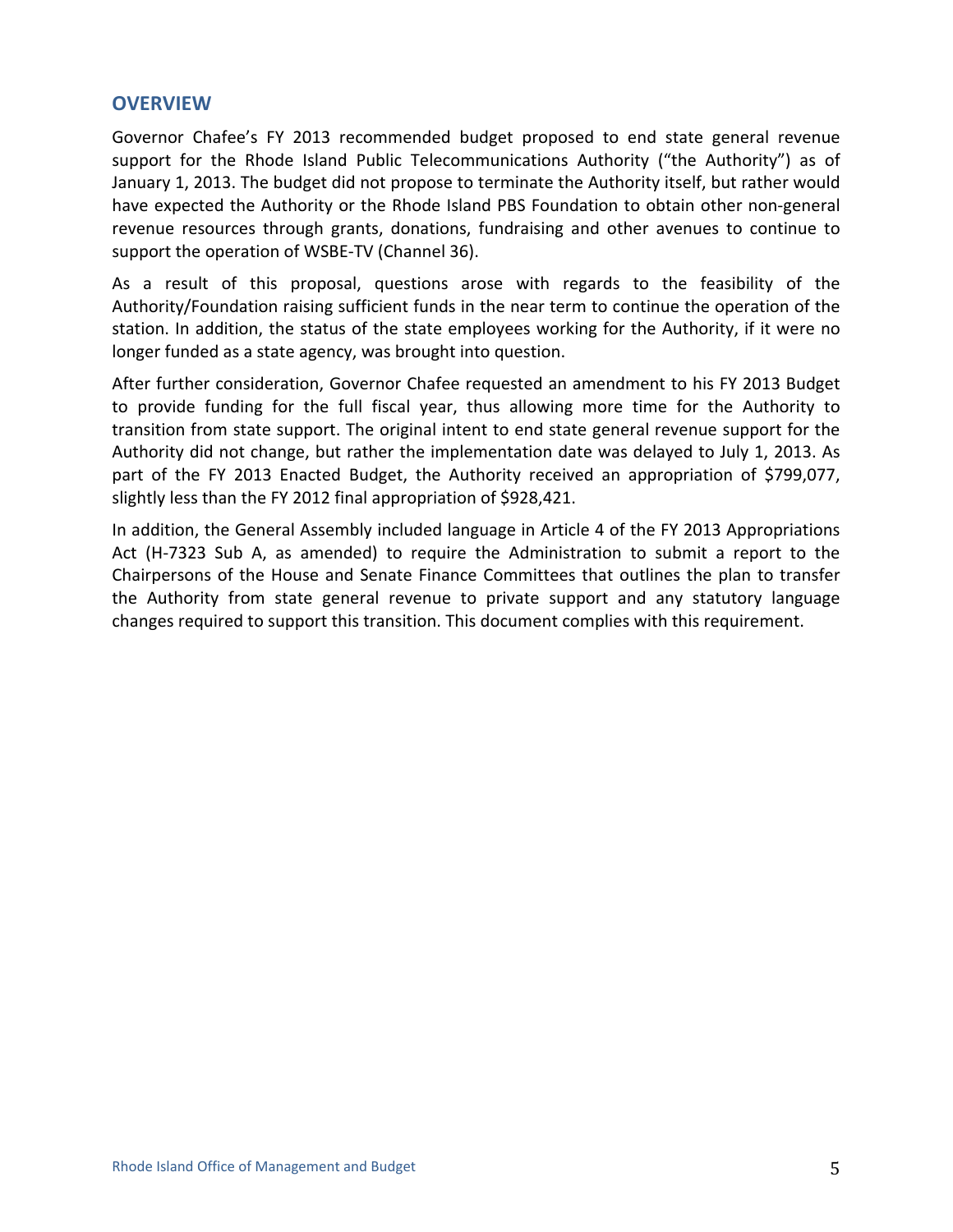#### **RHODE ISLAND PUBLIC TELECOMMUNICATIONS AUTHORITY TRANSFER**

Although the Governor's original FY 2013 Budget did not eliminate the Authority, further discussions between the State and the Authority Board have resulted in the conclusion that this is the best course of action. As part of the transition of WSBE‐TV (the PBS station) to private support, the Authority will transfer its station responsibilities to the Rhode Island PBS Foundation. The Foundation has existed since 1987, serving primarily as the fundraising entity for the Authority, but in recent years has taken on additional responsibilities in areas such as public access television.

The Foundation employs 32.3 non-state employees, while the Authority employs 14.0 individuals whose positions are partly funded with state general revenue and partly with Federal Corporation for Public Broadcasting grant funds. The intent, as described further below, is for all staff to become employees of the Foundation.

The transfer of responsibility for operating WSBE‐TV (Channel 36) to the Foundation will require completing a number of tasks, including:

- Transfer of the FCC license from the Authority to the Foundation;
- Transfer of the building from the state to the Foundation;
- Transfer of equipment from the Authority to the Foundation;
- Dismissal of staff as state employees/hiring of staff by the Foundation (statutory status employees will need to be placed in other positions, if requested);
- Legislative changes to eliminate the Authority and to provide that the Public, Educational and Government Access Fee (PEG Access) continue to go to the Foundation to support public access television.

#### **FCC LICENSE TRANSER**

On June 25, 2012, the Authority Board voted to authorize management to petition the Federal Communications Commission (FCC) to transfer the licenses held by the Authority to the RI PBS Foundation. On August 1, 2012, the Board of the RI PBS Foundation voted to acquire all licenses, permits, rights and assets of the Authority used or related to the operation of non‐ commercial television station WSBE‐TV. On August 12, 2012, the Authority applied to the FCC to assign the broadcasting license to the Foundation. The FCC approved the proposal on September 24, 2012 and the Authority and the Foundation consummated the assignment of the broadcasting license to the Foundation effective October 10, 2012. As of that date, the Authority no longer has responsibility for operating the WSBE‐TV television station.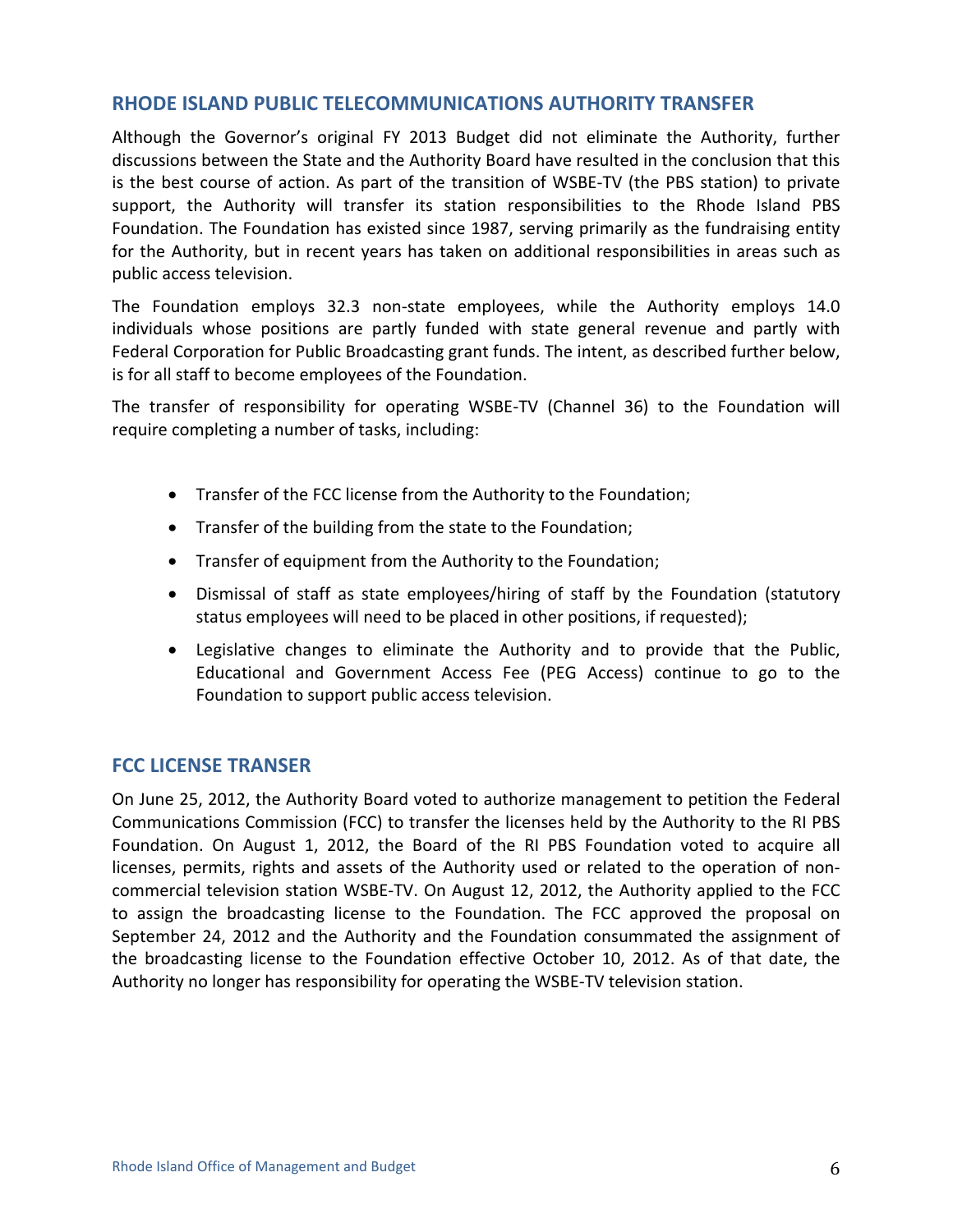#### **BUILDING AND EQUIPMENT**

The building housing WSBE‐TV, the Authority and the Foundation, known as the John O. Pastore Public Broadcasting Center, was built by the Public Buildings Authority (PBA) and leased back to the State. The bonds issued by the PBA were paid off in FY 2009 and at that time, the building reverted to State ownership. Under the original sub‐lease between the State and the Authority, the Authority had the right to purchase the property for \$1.00 within 60 days of the PBA bonds being paid off. The Authority did not exercise this right within the prescribed time frame.

As a state facility, current law requires that any transfer of property be at fair market value, but the Foundation does not have the resources to purchase the building outright. In addition, because state taxpayers paid for the construction of the building, the Department of Administration would like to maintain some interest in the facility, such that if the Foundation decided to move from this location or terminate broadcast services the building would revert back to the State. However, the Foundation would like to be able to use the facility as collateral for a line of credit and any such clause would likely create issues for a bank.

The Department of Administration is working with the Foundation to determine the best course of action, but as of the date of this report, no final decision has been made. The Department is obtaining an appraisal of the building prior to moving forward with any transfer of the property.

Although some of the equipment owned by the Authority was acquired with State funds, the Department of Administration has determined that due to the age of most of the equipment it has little or no value. As such, the Authority Board authorized the sale of all broadcast equipment and other station assets owned by the Authority to the Foundation at its June 25, 2012 meeting at no cost.

The station's antenna and transmitter are considered part of the equipment and were transferred to the Foundation. Both are located on leased tower/building space from Media General (WJAR) in Rehoboth, MA. This lease was between the Authority and Media General and has been assigned to the Foundation with proper consent. Lease payments are \$1 per month and the term expires in 2029 (or there about). There is a tower adjacent to the station's building in Cranston that will be included as part of the transfer of the building from the State. This tower has the station's microwave equipment on it and is the link to Rehoboth and equipment on Blue Hills in Canton, MA.

The Authority also has one vehicle (1987 Ford Econoline Van) that is part of the State Fleet. Due to the age of the vehicle, the Director of Administration has authorized the transfer of this vehicle at no cost to the Foundation.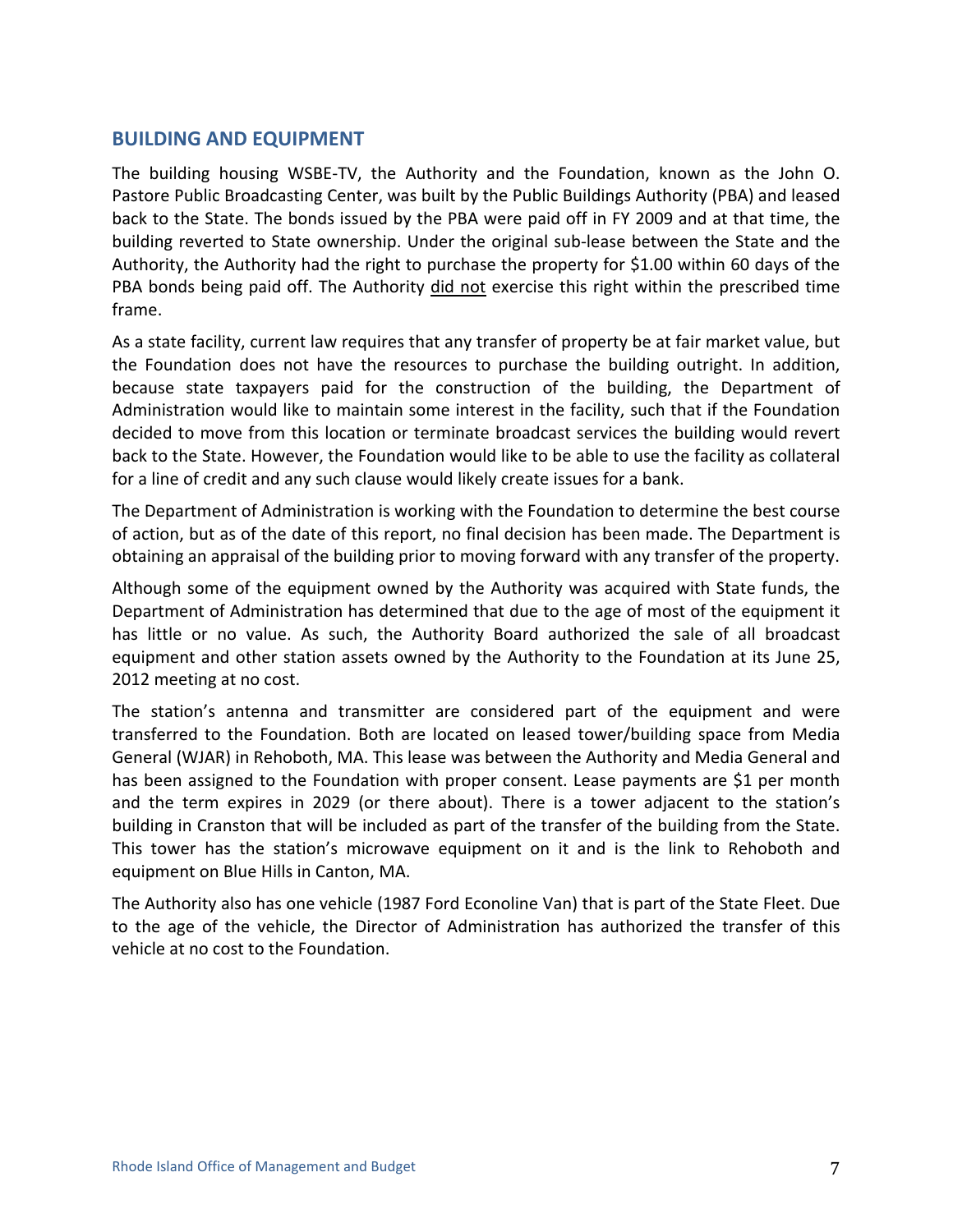#### **STAFFING**

As stated above, the Authority employs 14.0 FTE state funded positions, of which 11.0 are union members and 4.0 have 20‐year statutory status. These employees will be laid off from the Authority, but will be offered equivalent jobs at the Foundation. The Executive Director of the Authority has informed employees of this transition and is preparing an official letter with an offer of employment with the Foundation.

Based on these early conversations, the Executive Director has informed the State Personnel Administrator that two of the statutory employees are not likely to accept employment with the Foundation and thus under RI General Laws, the State will be obligated to place them in other suitable employment. The State Personnel Administrator has set up meetings with Human Resources for these individuals to begin the process of identifying employment opportunities that will best suit their skill set. It should be noted that a third employee would reach statutory status in June 2013, and this employee's circumstances remains unresolved.

The remaining employees are expected to accept employment with the Foundation and thus will be laid off with no issues. Unused vacation or personal leave time will be paid out from the Assessed Fringe Benefit Fund and will not impact the Authority's FY 2013 budget.

#### **REVENUE**

Transitional Funding: As part of the development of the current services budget projections for FY 2014, the State Budget Office eliminated funding for the Authority. Thus, the Authority submitted a revised budget for FY 2013, but no budget request for FY 2014.

The Authority subsequently proposed declining State support over a period of several years, as opposed to a full elimination as of June 30, 2013. This additional support was contemplated to be in the form of grants to the RI PBS Foundation and not an appropriation to the Authority, which would cease to exist no later than June 30, 2013. The Authority included in the cover letter accompanying its FY 2013 revised budget a request for grant funding to the Foundation of \$500,000 in FY 2014, and an expectation of a grant in FY 2015 of \$250,000. After FY 2015, the Foundation would expect to be self sufficient through other fundraising and revenue generating opportunities and thus no further state grants would be required.

Governor Chafee will be considering the request for grant funding for FY 2014 and beyond as part of his deliberations on the FY 2014 budget. No decision has been made with regards to this funding, but if such funding is recommended, an appropriation request will be included in the Governor's FY 2014 Budget submission to the General Assembly.

Rental Revenue: The Authority also generates approximately \$25,000 in annual revenue from renting space on its antenna tower to cell phone companies. This funding is currently received as general revenue to the State's general fund. Since this revenue is associated with the antenna tower, which will be transferred to the Foundation from the Authority, along with other Authority assets, the Foundation would now be entitled to these funds, resulting in a loss of revenue to the state.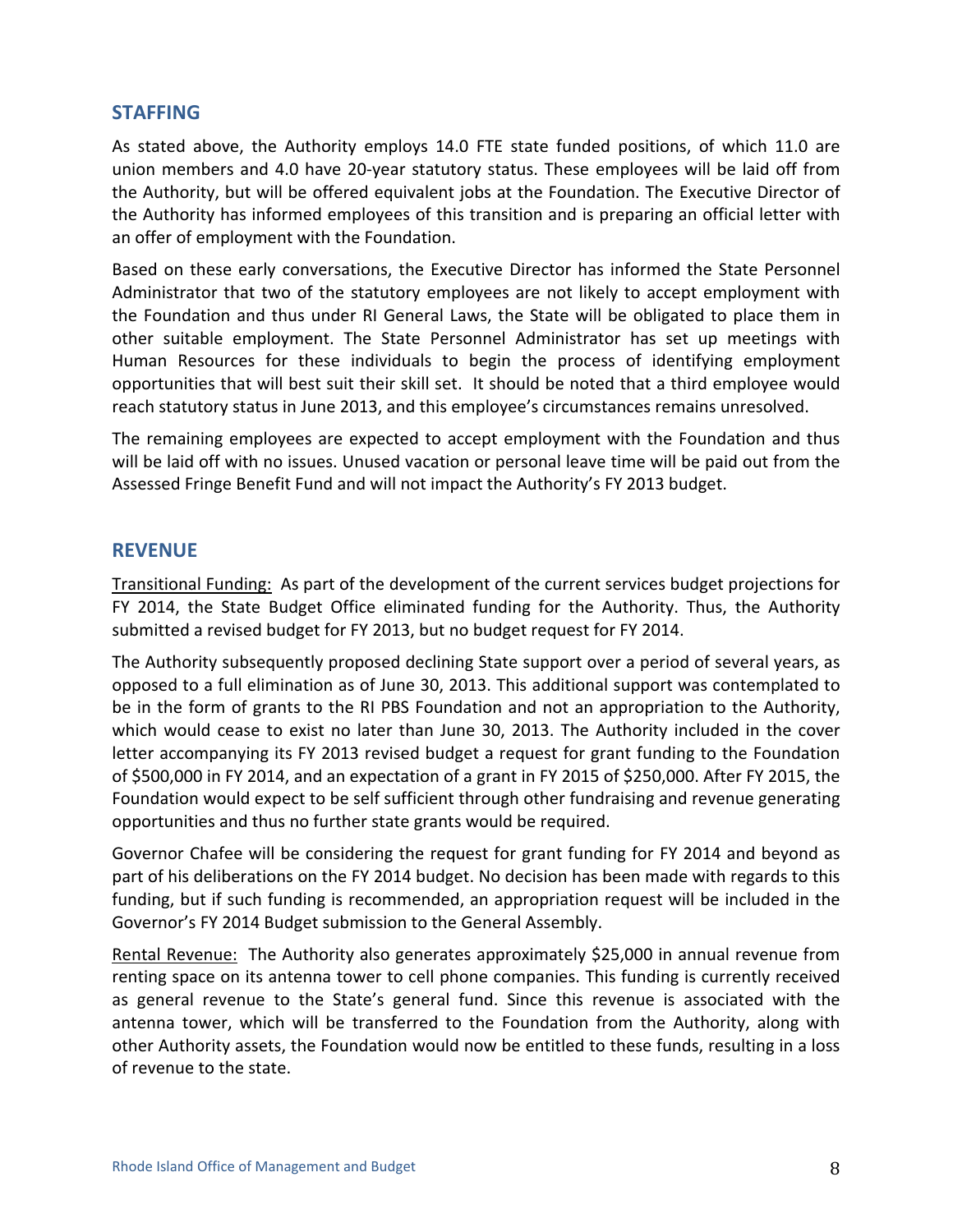Public, Educational and Government Access Fee (PEG Access Fee): During the 2006 Legislative session, the Rhode Island General Assembly amended RIGL § 16-61-6 giving the Authority, or its designee, the power or duty of authority to operate and manage Public, Educational and Government Access, more commonly referred to as PEG Access, for the state. Also passed was the addition of RIGL § 16-61-6.2 providing the Authority the authorization to acquire the equipment, employ the personnel and assume leases from the existing cable television certificate holders. On February 5, 2007, the Authority, through the Rhode Island PBS Foundation, acquired the PEG Access related assets from Cox Communications and began operating PEG Access on a daily basis.

Each cable television operator in Rhode Island that does not operate its own public access program is required to provide a PEG access and Interconnect fee in the amount of \$0.48 per month per subscriber to the Foundation (as the designee of the Authority) to support the operation of the public access program. These funds are transferred, in accordance with rules and regulations adopted by the Public Utilities Commission, on a quarterly basis. Said rules stipulate the funds are transferred to the Authority and thus will need to be updated to authorize the funds be transferred to the Foundation directly as of July 1, 2013. There is one cable operator, Full Channel in Bristol County, operating its own public access program and thus is not required to transfer funds to the Authority.

During the fiscal year ending June 30, 2012, the Foundation received \$1.7 million from the PEG access fee. This fee supports 17.0 FTE positions, as well as the operations of the studios and the equipment needed to produce the public access programming. As stated above, the Authority has designated the Foundation to be the recipient of these funds and to operate the PEG access program. As a result, the employees overseeing this program are employees of the Foundation and not of the Authority and thus are not impacted by the termination of the Authority.

#### **STATUTORY LANGUAGE REQUIREMENTS**

Accompanying this report is a draft of the Article that will be included in the Governor's FY 2014 Appropriations Act to address the various sections of the RI General Laws relating to the RI Public Telecommunications Authority. The Budget Office will continue to review potential legislative changes required to effectuate this initiative and will incorporate them into legislation to be submitted to the General Assembly in 2013.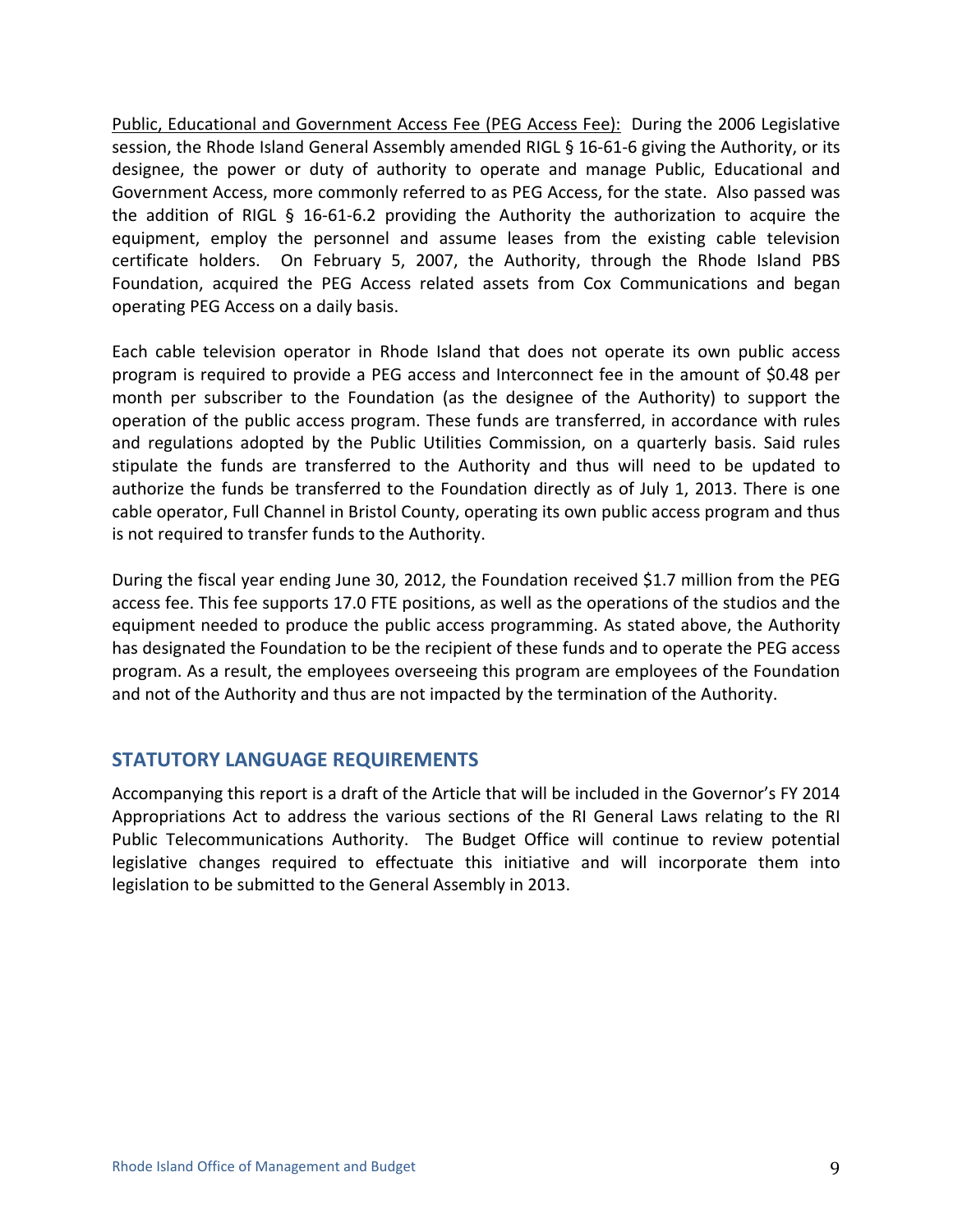#### Proposed Article

 Section 1. Chapter 16-61 entitled "Public Telecommunications Authority" is hereby repealed in its entirety.

**§ 16-61-1 Definitions. –** For the purposes of this chapter, unless indicated by the context, the following words and terms shall have the following meanings:

 (1) "Advisory commission" means the Rhode Island advisory commission on public telecommunications.

(2) "Authority" means the Rhode Island public telecommunications authority.

 (3) "Commission" means the Rhode Island advisory commission on public telecommunications.

 (4) "Fiscal year" shall coincide with that period utilized by the state, i.e. from July 1 to the next succeeding June 30.

 (5) "Public broadcasting" includes all aspects of noncommercial radio and television, open and closed circuit, including the production and dissemination of public and community affairs, civil defense, educational, cultural, and instructional information to the public at large within the state.

 (6) "Public broadcasting telecommunications" includes all public broadcasting services relating to public broadcasting including intercommunications, closed circuit instructional television fixed service (ITFS), and other services requiring federal communications commission spectrum allocations for transmission of electrical impulses that specifically and integrally relate to Rhode Island public broadcasting. Facilities typical for application of these services would encompass microwave interconnection, aural and video TV transmission, multiplexing, laser beam utilization, satellite interconnection systems, cable systems, and other appropriate technological devices.

**§ 16-61-2 Authority established. –** (a) There is created a public telecommunications authority, sometimes referred to as the "authority", which shall be and is constituted a public corporation, empowered to sue and be sued in its own name, to have a corporate seal, and to exercise all the powers, in addition to those specifically enumerated in this chapter, usually appertaining to public corporations entrusted with control of public telecommunications property and functions. The authority shall exercise the authority previously vested in the board of regents for education with relation to educational television. The authority shall be protected from sudden changes in membership and reversal of policy by having staggered terms for its public members. Upon its organization the authority shall be invested with the legal title (in trust for the state) to all licenses and property, real and personal, now owned by and/or under the control or in custody of the board of regents for education for the use of publicly owned educational television.

 (b) The authority is empowered to hold and operate that property in trust for the state, and to acquire, hold, and dispose of that property and other like property as deemed necessary for the execution of its corporate purposes. The authority is made successor to all powers, rights, duties,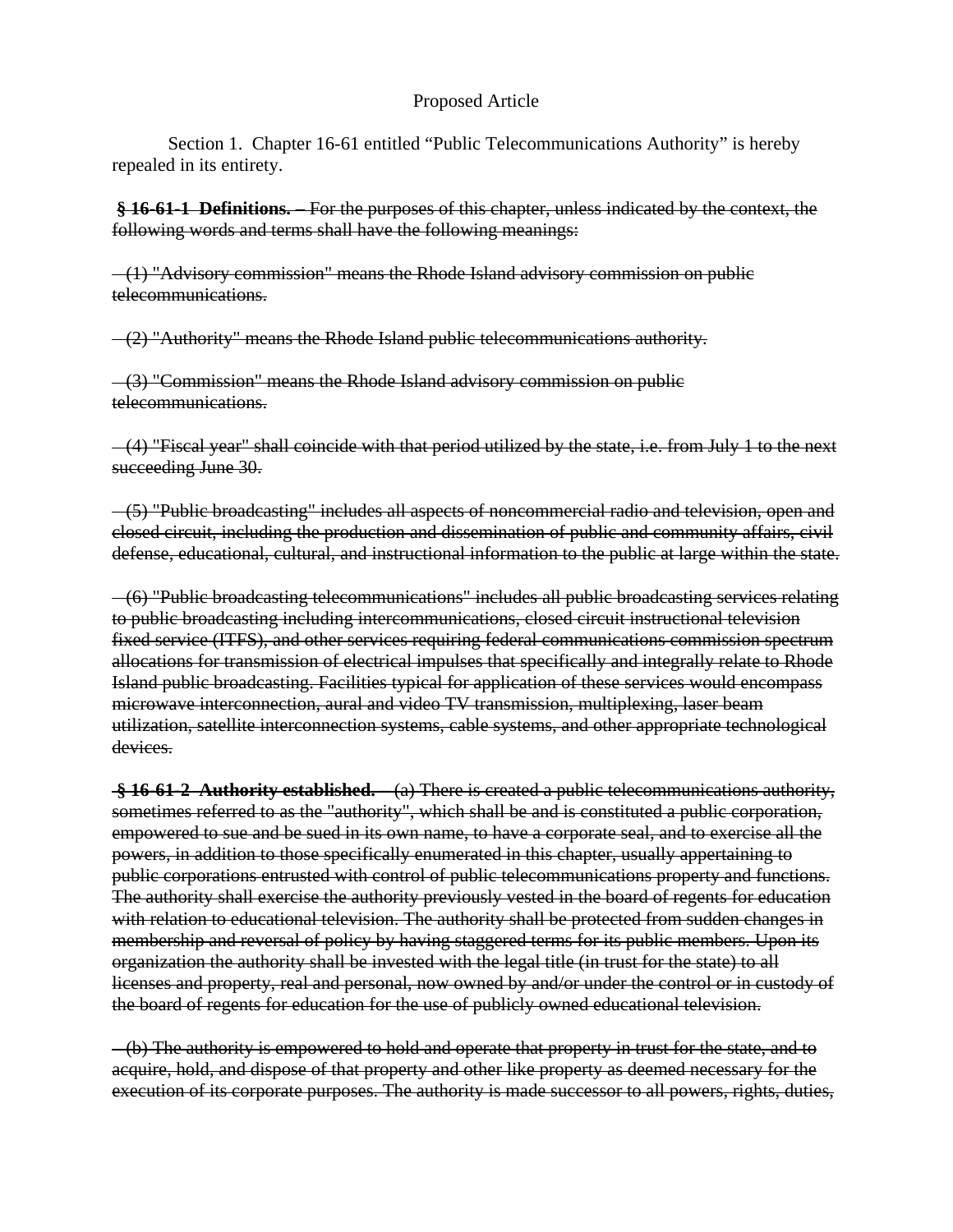and privileges formerly belonging to the board of regents for education pertaining to publicly owned educational television.

 **§ 16-61-3 Membership of authority. –** (a) The authority shall consist of nine (9) members as follows: seven (7) public members appointed pursuant to the terms of § 16-61-4, the chairperson of the board of regents for elementary and secondary education or his or her designee who shall serve as a non-voting ex-officio member, and the chairperson of the board of governors for higher education or his or her designee who shall serve as a non-voting ex-officio member. The governor shall designate one of the public members as chairperson of the authority.

 (b) Four (4) voting members of the committee shall constitute a quorum. A majority vote of those present and voting shall be required for action.

(c) No one shall be eligible for appointment unless he or she is a resident of this state.

 **§ 16-61-4 Appointment of public members – Renewal. –** (a) The governor shall with the advice and consent of the senate establish the authority by appointing seven (7) members to serve staggered terms. The appointments shall be made for terms of three (3) years commencing on February lst in the year of appointment and ending on January 31st in the third (3rd) year after this. Any vacancy among the public members of the authority shall be filled by appointment of the governor, subject to the advice and consent of the senate, for the remainder of the unexpired term. In the selection and appointment of members of the authority, the governor shall seek persons who best serve the entire needs of the state. Public members shall not be appointed for more than two (2) successive three (3) year terms each; provided, that this limitation shall not apply to that person designated as chairperson by the governor who may be a member so long as he or she shall serve as chairperson. The authority may elect from among its members such other officers as they deem necessary.

 (b) Members of the board shall be removable by the governor pursuant to the provisions of § 36-1-7 of the general laws and for cause only, and removal solely for partisan or personal reasons unrelated to capacity or fitness for the office shall be unlawful.

 **§ 16-61-5 Removal of public members. –** Public members of the authority shall be removable by the governor for cause only, and removal solely for partisan or personal reasons unrelated to capacity or fitness for the office shall be unlawful. No removal shall be made for any cause except after ten (10) days' notice in writing of specific charges, with opportunity for the member to be present in person and with counsel at a public hearing before the governor, to introduce witnesses and documentary evidence in his or her own defense, and to confront and crossexamine adversary witnesses; and appeal shall lie to the superior court from the governor's determination.

**§ 16-61-6 Powers and duties of authority. –** (a) The authority shall be empowered to:

 $-(1)$  Adopt and amend and repeal suitable by laws for the management of its affairs;

 $-(2)$  Adopt and use the official seal and alter it at its pleasure;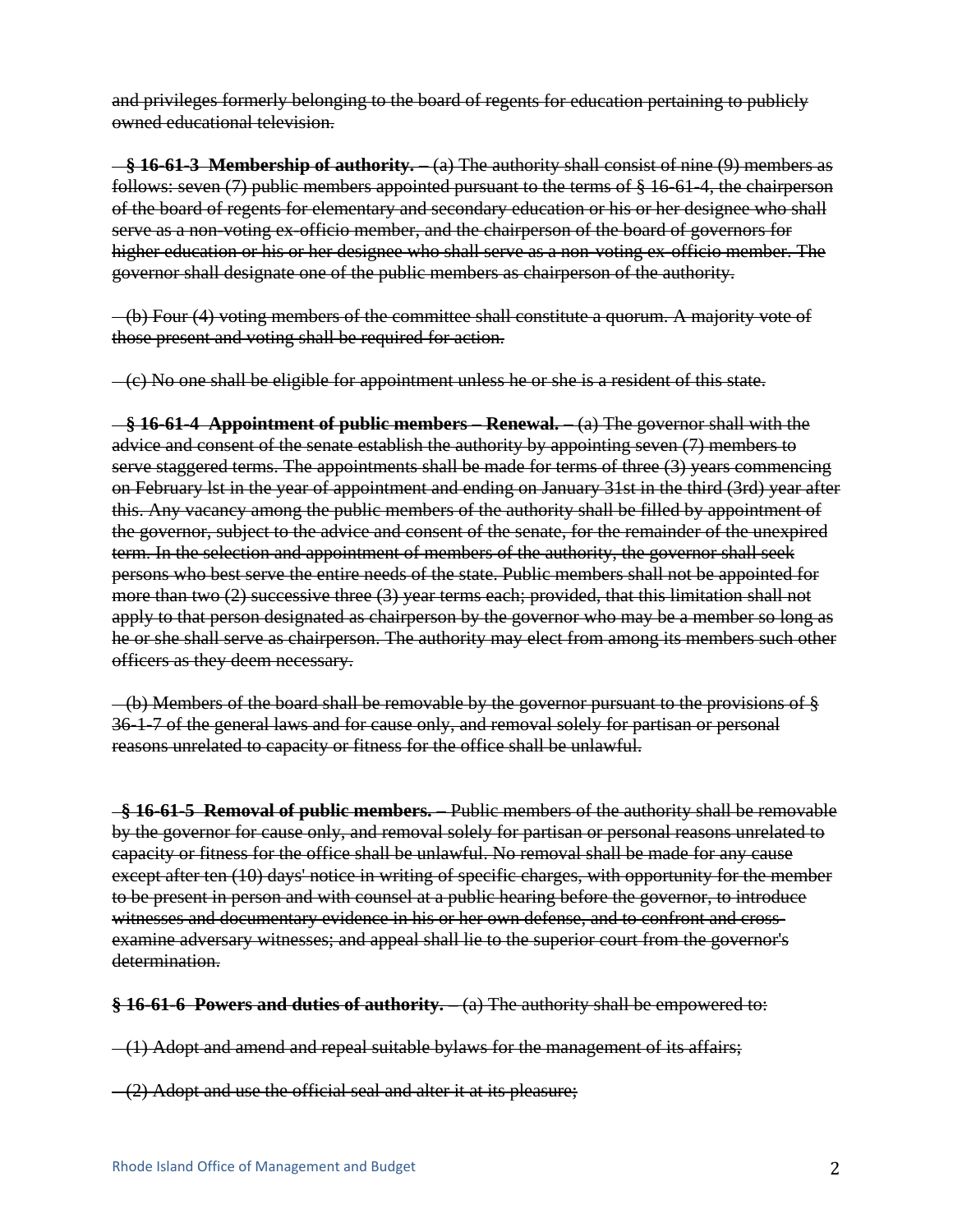(3) Maintain an office at any place or places within the state that it may designate;

 (4) Establish, own, and operate noncommercial educational television or radio broadcasting stations, one or more public broadcasting and public broadcasting telecommunications networks or systems, and interconnection and program production facilities;

 (5) Apply for, receive, and hold any authorizations and licenses and assignments and reassignments of channels from the federal communications commission (FCC) as may be necessary to conduct its operations; and prepare and file and prosecute before the FCC all applications, reports, or other documents or requests for authorization of any type necessary or appropriate to achieve the authorized purposes of the authority;

 (6) Provide coordination and information on matters relating to public broadcasting telecommunications among the agencies of the state government, all facets of Rhode Island public education and individual associations, and institutions working in these fields both within and without the state;

 (7) Establish state wide equipment compatibility policies and determine the method of interconnection to be employed within the state's public broadcasting system;

 (8) Assume responsibility for establishing broad programming philosophy which will encourage diversity, quality, and excellence of programming which is released via its facilities. The general manager shall be responsible for implementing programming policy in accordance with the rules and regulations of the federal communications commission;

 (9) Provide appropriate advisory assistance to other agencies of the state and local and regional groups regarding public broadcasting techniques, planning, budgeting, and related issues;

 $-(10)$  Make to the governor and the legislature any recommendations that the authority deems necessary with regard to appropriations relating to public broadcasting and public broadcasting telecommunications equipment and facilities;

 (11) Subject to the approval of the governor, receive and administer gifts, contributions, and funds from public and private sources to be expended for public broadcasting and public broadcasting telecommunications operations, facilities, and programming consistent with furthering the purposes of the authority;

 (12) Cooperate with federal agencies for the purpose of obtaining matching and other federal funds and providing public broadcasting and public broadcasting telecommunications facilities throughout the state and to make any reports that may be required of the state. The authority shall provide appropriate advisory assistance to local school districts and others on these matters;

 (13) Contract with program production organizations, individuals, and noncommercial educational television and radio stations within and without the state to produce or to procure educational television or radio programs for use by noncommercial stations within the state;

 (14) Establish and maintain a library and archives of educational television and radio programs and related materials, disseminate information about those programs and make suitable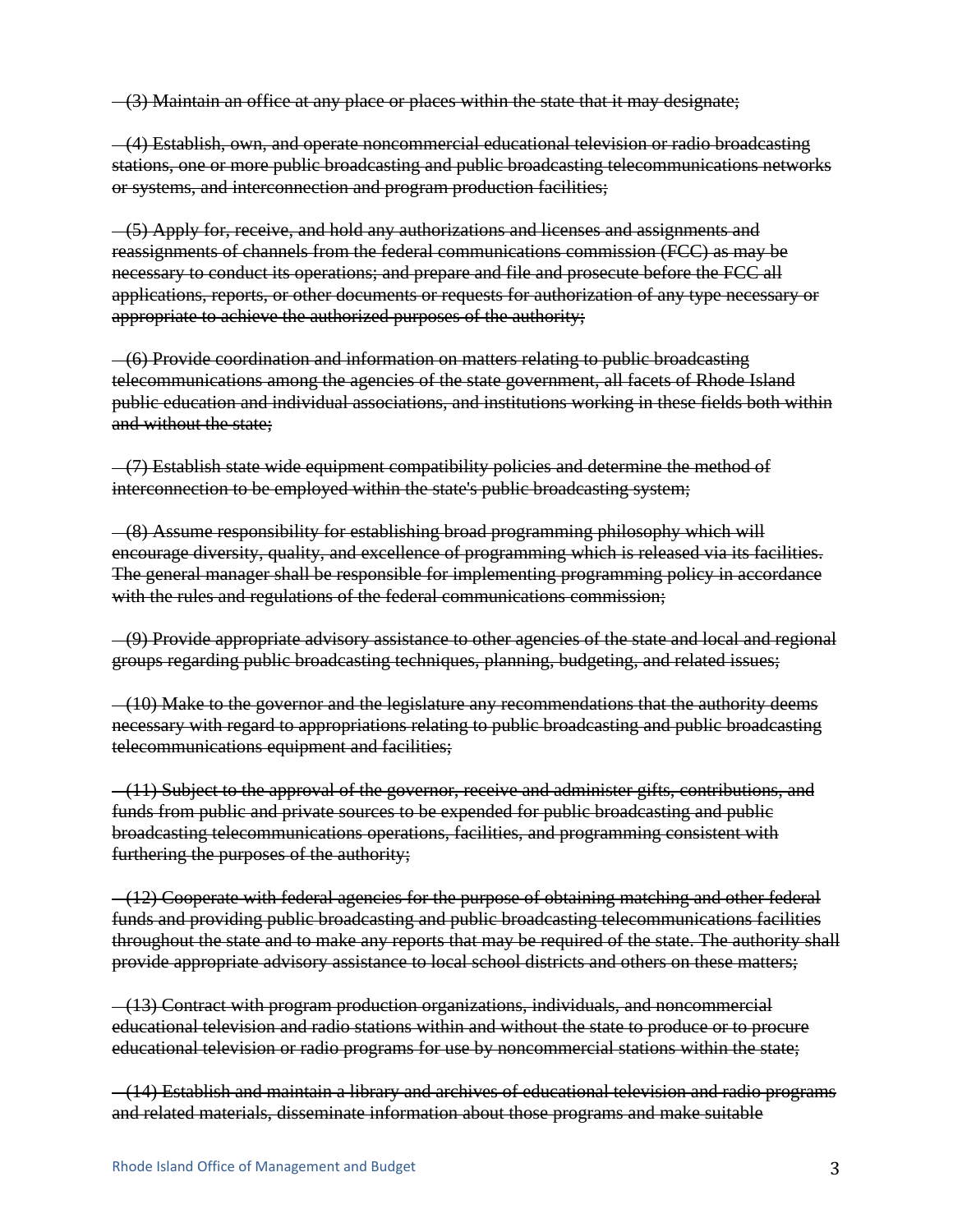arrangements for the use of the programs and materials by colleges, universities, schools, and noncommercial television and radio stations;

 (15) Conduct explorations, research, demonstrations, or training in matters related to public broadcasting and public broadcasting telecommunications in the state, directly or through contracts with appropriate agencies, organizations, or individuals, or by grants to nonprofit, noncommercial organizations such as colleges, universities, schools, and noncommercial television and radio stations;

 (16) Acquire, subject to the provisions of the general laws, through lease, purchase, or other means, real and other property and to hold and use this property for public broadcasting and public broadcasting telecommunications purposes;

 (17) Contract, subject to the provisions of the general laws, for the construction, repair, maintenance, and operations of public broadcasting and public broadcasting telecommunications facilities including program production center, stations, and interconnection facilities;

 (18) Make arrangements, where appropriate, with companies or other agencies and institutions operating suitable interconnection facilities (e.g., landlines or satellites);

 (19) Be empowered to set and collect reasonable fees for services provided through contracts with agencies, companies, organizations, and individuals;

(20) Make reasonable rules and regulations to carry out the provisions of this chapter.

 $-(21)$  Manage and operate public, education and government (PEG) access studios in compliance with rules promulgated by the division of public utilities and carriers.

 $-(22)$  To conduct a training course for newly appointed and qualified members within six  $(6)$ months of their qualification or designation. The course shall be developed by the chair of the authority, approved by the authority, and conducted by the chair of the authority. The authority may approve the use of any authority or staff members or other individuals to assist with training. The training course shall include instruction in the following areas: the provisions of chapters 42-46, 36-14, and 38-2; and the committee's rules and regulations. The director of the department of administration shall, within ninety (90) days of the effective date of this act [March 29, 2006], prepare and disseminate training materials relating to the provisions of chapters 42-46, 36-14, and 38-2.

 (b) In carrying out its powers and duties under this section, the authority shall be empowered to enter into contracts or agreements with any nonprofit entity for the operations in whole or in part of the public telecommunications functions assigned to it by this chapter.

#### **§ 16-61-6.2 Acquisition of public education and government television studios and**

**equipment. –** (a) No later than December 31, 2006, the division of public utilities and carriers (the Division) shall promulgate rules to allow the transition of management of PEG access television including responsibility for programming the three (3) statewide interconnect channels, and managing interconnect playback in conjunction with its management of PEG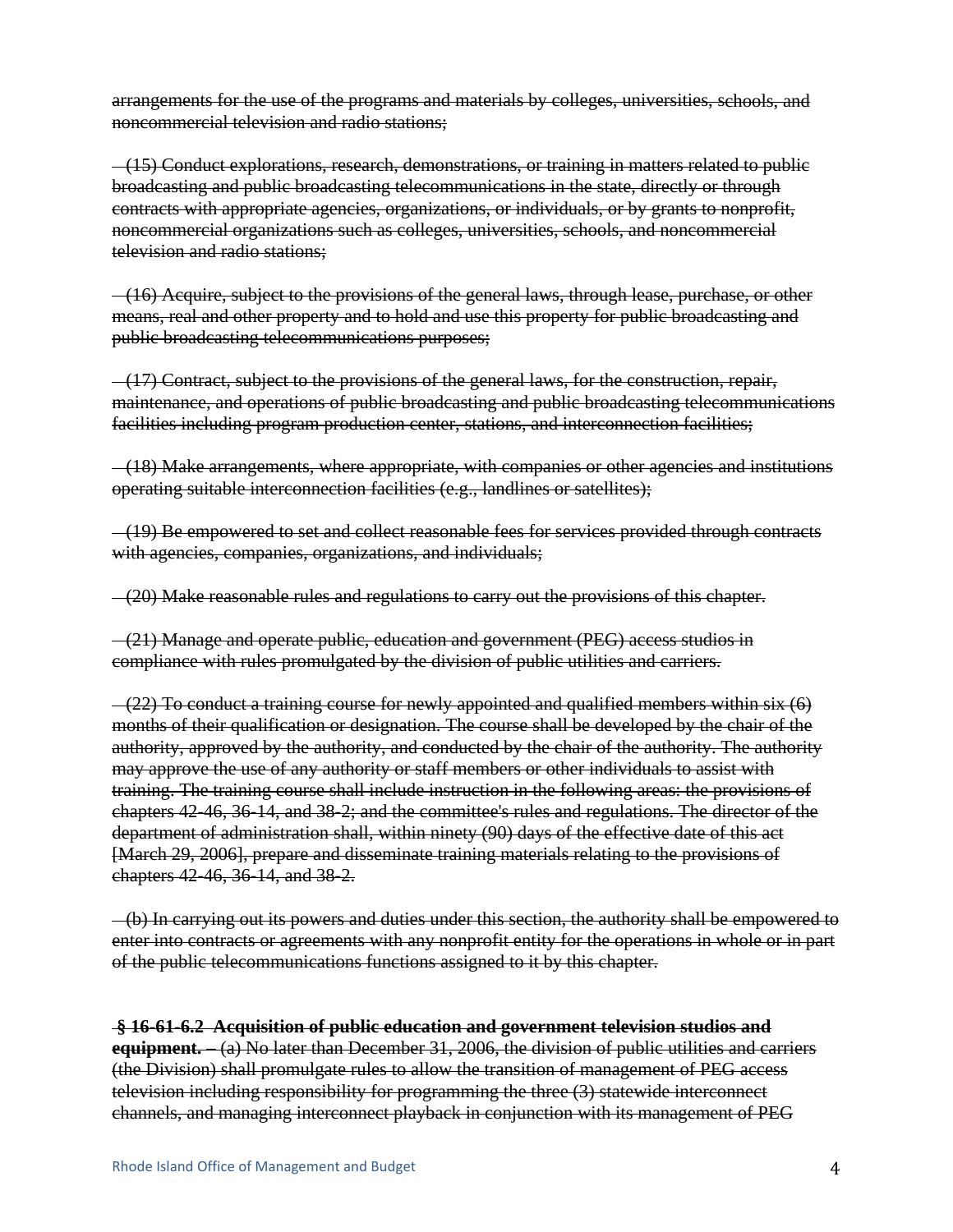playback, from current cable television certificate holders to the Rhode Island public telecommunications authority or its designee.

 (b) Existing certificate holders may transfer to the Rhode Island public telecommunications authority or its designee the ownership of PEG access studio and playback equipment, and statewide interconnect playback equipment, currently in existing public access studios and playback facilities.

 (c) The Rhode Island public telecommunications authority or its designee may purchase this equipment from existing certificate holders for the book value of the equipment based on the effective date of the transition.

 (d) The Rhode Island public telecommunications authority or its designee may assume the leases for public access studios in those facilities where existing certificate holders currently lease space. Studios in buildings owned by existing certificate holders shall be leased by the Rhode Island public telecommunications authority or its designee at fair market value subject to the approval of the division. Employees of existing certificate holders working in public access facilities shall become employees of the Rhode Island public telecommunications authority or its designee on the effective date of the transition.

 (e) An existing cable television certificate holder may, at its sole discretion, elect to continue to manage PEG access studios within its service area. If an existing cable television certificate holder does elect to continue to operate and manage PEG access studios, it may at any time subsequently elect not to operate PEG access studios and implement the provisions of this section.

 **§ 16-61-7 General manager. –** The authority may appoint and determine the compensation of a general manager. The general manager shall devote his or her entire time to the performance of his or her duties and shall hold office at the pleasure of the authority.

**§ 16-61-8 Duties of the general manager. –** The general manager shall have any duties that are defined in this section and in this title and any other additional duties that may be determined by the authority, and shall perform any other duties that may be vested in the general manager by law. In addition to the general supervision of public telecommunications, it shall be the duty of the general manager to:

 $-(1)$  Serve as secretary of the authority and maintain custody of its official seal.

 $-(2)$  Subject to the approval of the authority, appoint any assistants and employees as the authority shall deem necessary, and prescribe their powers and duties.

 (3) Present annually to the authority for their approval or modification a budget encompassing both operating and capital development areas.

 (4) Assist the authority in preparing and maintaining a master plan for public telecommunications in the state.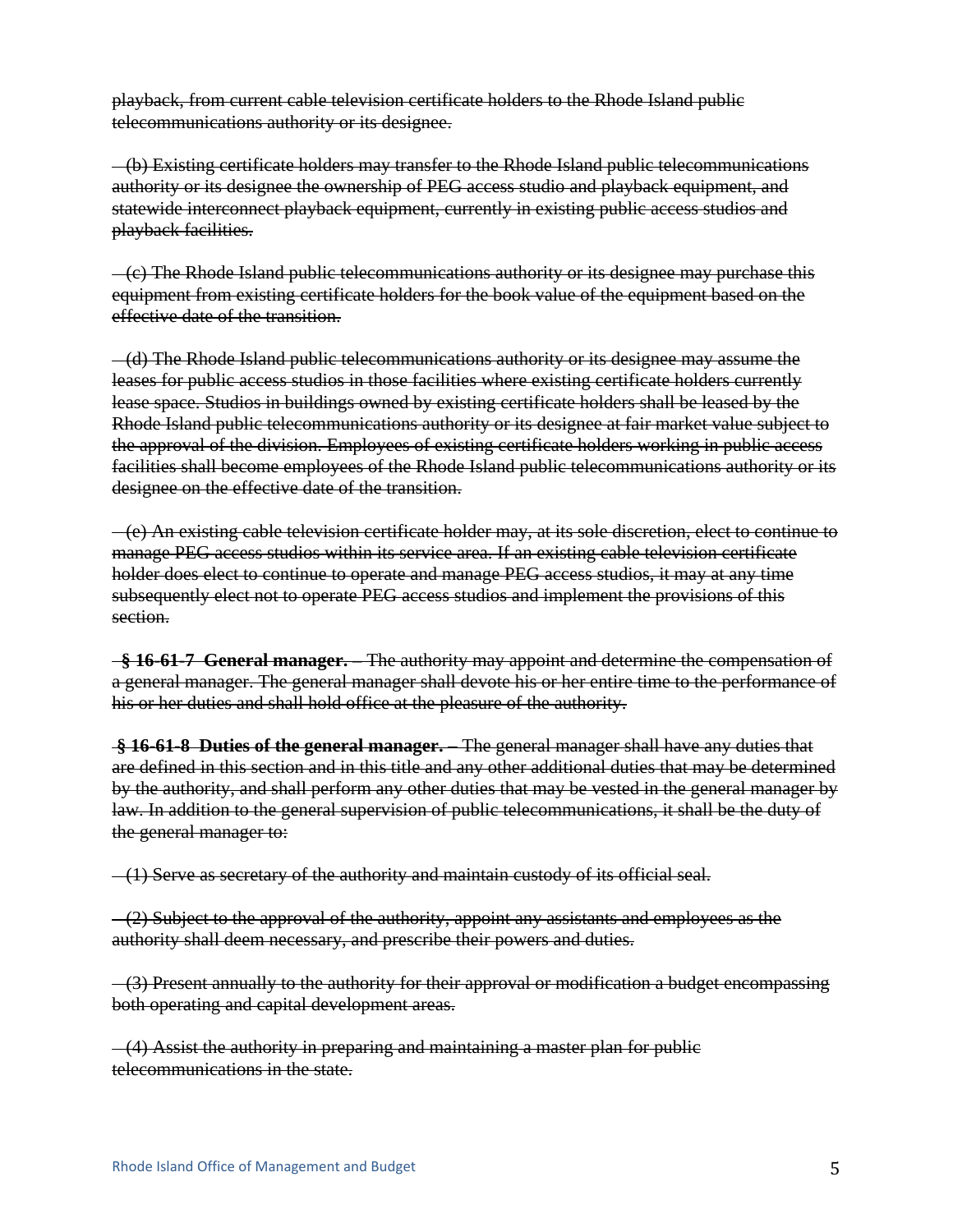**§ 16-61-8.1 Longevity payments – Nonclassified employees. –** (a) Non-classified employees of the Rhode Island public telecommunications authority, except for non-classified employees already receiving longevity increases, shall be entitled to a longevity payment in the amount of five percent (5%) of base salary after ten (10) years of service and increasing in a total of ten percent (10%) of base salary after twenty (20) years of service. The provisions of this section shall apply only to employees under the grade of nineteen (19). The longevity payments shall not be included in base salary.

 (b) The telecommunications authority is authorized to promulgate regulations implementing the provisions of this section.

 (c) Beginning on July 1, 2011, notwithstanding any rule, regulation, or provision of the public laws or general laws to the contrary, there shall be no further longevity increases for employees of the Rhode Island public telecommunications authority; provided, however, for employees with longevity provisions pursuant to a collective bargaining agreement in effect on June 1, 2011, longevity increases shall cease beginning on July 1, 2011 or beginning upon the expiration of the applicable collective bargaining agreement, whichever occurs later. To the extent an employee has previously accrued longevity payments, the amount of the longevity payment earned by the employee for the last pay period in June, 2011 shall be added to the employee's base salary as of June 30, 2011, or in the case of an employee with longevity provisions pursuant to a collective bargaining agreement in effect on June 1, 2011, the amount of the longevity payment earned by the employee for the latter of the last pay period in June or the last pay period prior to the expiration of the applicable collective bargaining agreement shall be added to the employee's base salary as of June 30, 2011 or upon the expiration of the applicable collective bargaining agreement, whichever occurs later.

 **§ 16619 Meaning of terms in existing law. –** When in any law, resolution, document, record, instrument, proceeding or other place the words "board of education," "state board of education," or "board of regents for education" as they shall apply to educational television shall appear, they shall be construed to mean the Rhode Island public telecommunications authority.

**§ 166110 Encumbering of assets. –** The authority shall have no power to issue bonds, notes, or other obligations, or to mortgage, pledge, or encumber the assets of the authority or any of its income; and no part of the income or the assets of the authority shall inure to the benefit of any director, officer, employee, or any other individual, except as may be provided as salary or reasonable compensation for services.

**§ 166111 Political activities prohibited. –** The authority shall be prohibited from supporting or opposing any political party or candidate for public office, elective or otherwise, and from attempting to influence the enactment of legislation. The authority shall not be precluded from promoting full discussions of public issues pursuant to rules and regulations that the authority may promulgate.

**§ 166112 Annual report. –** Within ninety (90) days after the end of each fiscal year, the authority shall approve and submit an annual report to the governor, the speaker of the house of representatives, the president of the senate, and secretary of state of its activities during that fiscal year. The report shall provide: an operating statement summarizing